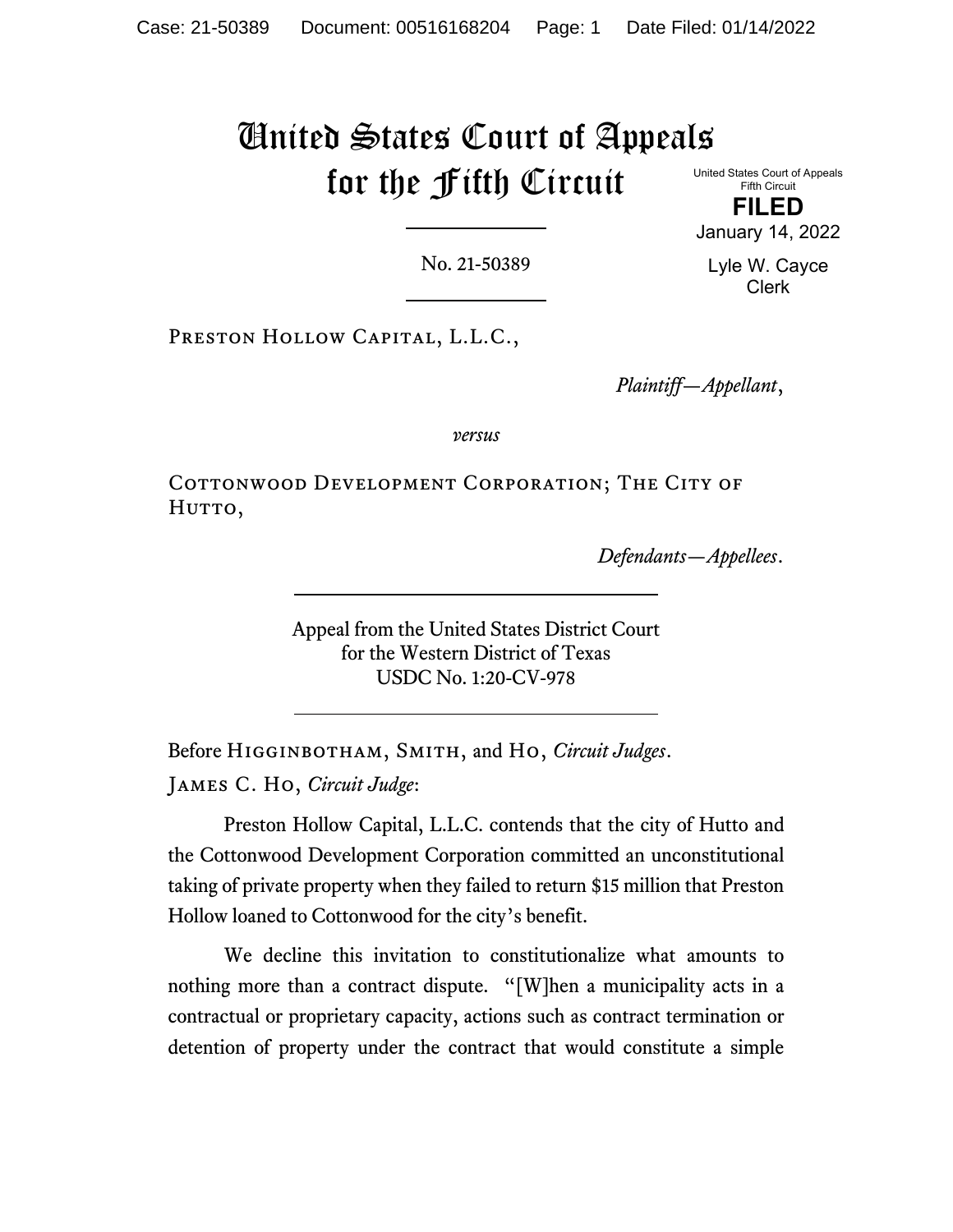breach of contract when a non-governmental entity is involved do not become a constitutional violation simply because the contracting party is a municipality." *Massó-Torrellas v. Mun. of Toa Alta*, 845 F.3d 461, 468 (1st Cir. 2017). We agree and accordingly affirm.

# **I.**

In April 2019, the city of Hutto announced that it would be the site of the new headquarters for Perfect Game Incorporated. It unveiled plans for a 253-acre mixed-use development in anticipation of the company's relocation. And it tasked Cottonwood, a Texas non-profit local government corporation, with facilitating the project.

Preston Hollow is a finance company that funds economic development and infrastructure projects for municipal governments and development corporations. So the city asked Preston Hollow to identify potential financing options to support the project.

In January 2020, the city, Cottonwood, and Preston Hollow reached an agreement in principle on a \$35 million public finance deal. Preston Hollow and Cottonwood executed a Loan Agreement, Promissory Note, and First and Second Lien Deeds of Trust. Under the Loan Agreement, Preston Hollow was obligated to initially disburse \$15 million. Preston Hollow disbursed the \$15 million in two parts. It sent \$12,445,038.24 to Cottonwood through an escrow agent—funds that Cottonwood used to acquire two parcels of land from the city for the project, cover the costs associated with issuance of the loan, and settle a pending lawsuit between the city and a former developer. Preston Hollow also sent \$2,554,961.76 to an escrow company "to be held ... until such time as [Cottonwood] satisfies the conditions of disbursement."

Trouble ensued. Preston Hollow alleges that, in April 2020, Cottonwood insisted that the escrowed funds be disbursed, even though it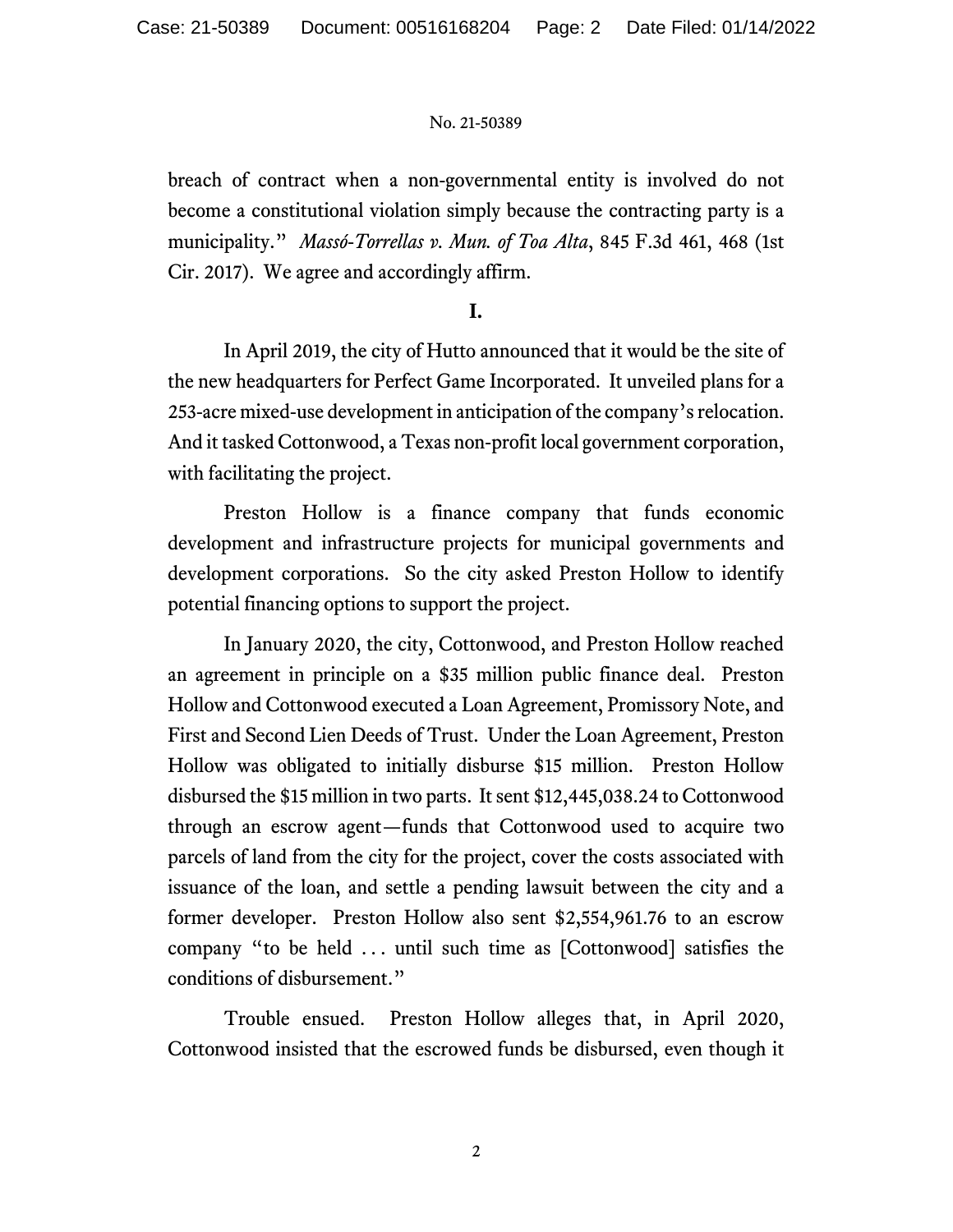had not yet complied with the conditions of disbursement. In Preston Hollow's view, Cottonwood's conduct made it clear that the city and Cottonwood were not going to comply with the Loan Agreement, and that Preston Hollow therefore had no choice but to assert its contractual rights, declare default, and foreclose on the secured parcels of land.

Accordingly, Preston Hollow sent Cottonwood a Notice of Default, asserting that certain conditions of the Loan Agreement had not been satisfied, and that Preston Hollow was therefore exercising its right to accelerate the Promissory Note. Preston Hollow then requested that the escrow company return the escrowed funds. Finally, Preston Hollow invoked its right to nonjudicial foreclosures on the parcels of land secured for the project, and informed Cottonwood of its intent to initiate foreclosure proceedings.

The city and Cottonwood responded with a letter from counsel outlining various reasons that the Loan Agreement, Promissory Note, and other documents cited by Preston Hollow were in fact void or voidable under state law. In response, Preston Hollow sent another written demand for the disbursed funds in May 2020. Neither Cottonwood nor the city acceded to that demand. Cottonwood's board passed a resolution stating that its arrangement with Preston Hollow was based on "a legally defective transaction."

Preston Hollow filed this action against Cottonwood and the city, asserting a single claim under 42 U.S.C. § 1983, theorizing that Defendants' refusal to return the loaned funds violated the Takings Clause. Both Cottonwood and the city moved to dismiss the complaint on the grounds that it failed to state a takings claim, and Cottonwood asserted various state law counterclaims against Preston Hollow.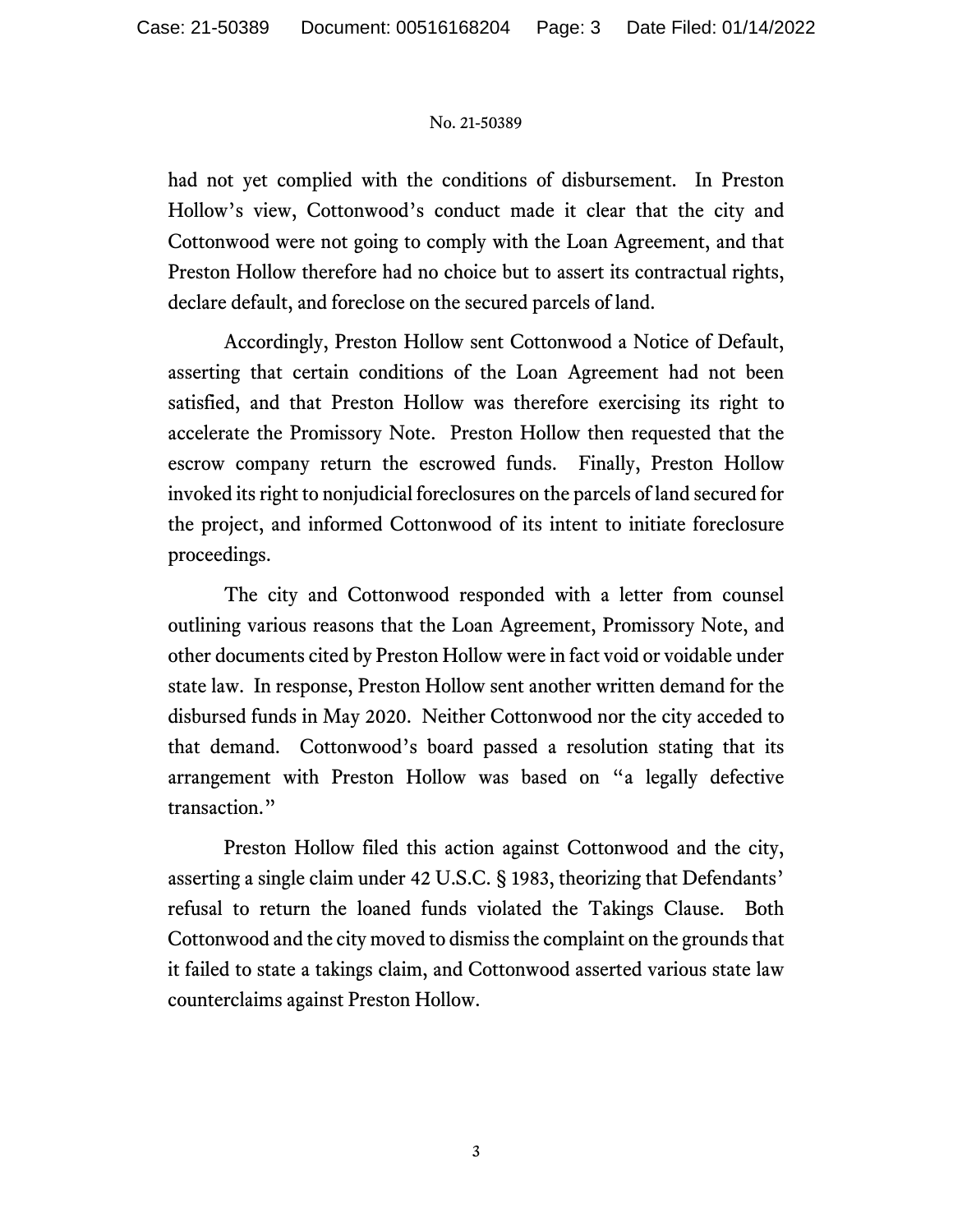The magistrate judge determined that Preston Hollow's takings claim was not facially plausible, and thus recommended that the motion to dismiss be granted for failure to state a claim. The district court agreed and dismissed the suit after declining to exercise supplemental jurisdiction over Cottonwood's state law counterclaims.

We review a district court's dismissal de novo. *Stratta v. Roe*, 961 F.3d 340, 349 (5th Cir. 2020). When the alleged jurisdictional defect is that no federal question has been plausibly pled, "the factual and jurisdictional issues are completely intermeshed [and] the jurisdictional issues should be referred to the merits, for it is impossible to decide the one without the other." *McBeath v. Inter-Am. Citizens for Decency Comm.*, 374 F.2d 359, 363 (5th Cir. 1967). Because the jurisdictional question of whether Preston Hollow plausibly pled a takings claim is "completely intermeshed" with the merits of that claim, it was appropriate for the district court to resolve Defendants' motion under Rule 12(b)(6). *See M.D.C.G. v. United States*, 956 F.3d 762, 768–69 (5th Cir. 2020).

## **II.**

The Fifth Amendment, as incorporated against state and local governments under the Fourteenth Amendment, forbids the taking of private property for public use without just compensation. U.S. CONST. amend. V. As courts have recognized, however, "[t]aking claims rarely arise under government contracts because the Government acts in its commercial or proprietary capacity in entering contracts, rather than in its sovereign capacity." *Hughes Commc'ns Galaxy, Inc. v. United States*, 271 F.3d 1060, 1070 (Fed. Cir. 2001). As the Supreme Court has repeatedly reminded us, "[t]he two characters which the government possesses as a contractor and as a sovereign cannot be . . . fused; nor can the [government] while sued in the one character be made liable in damages for [its] acts done in the other."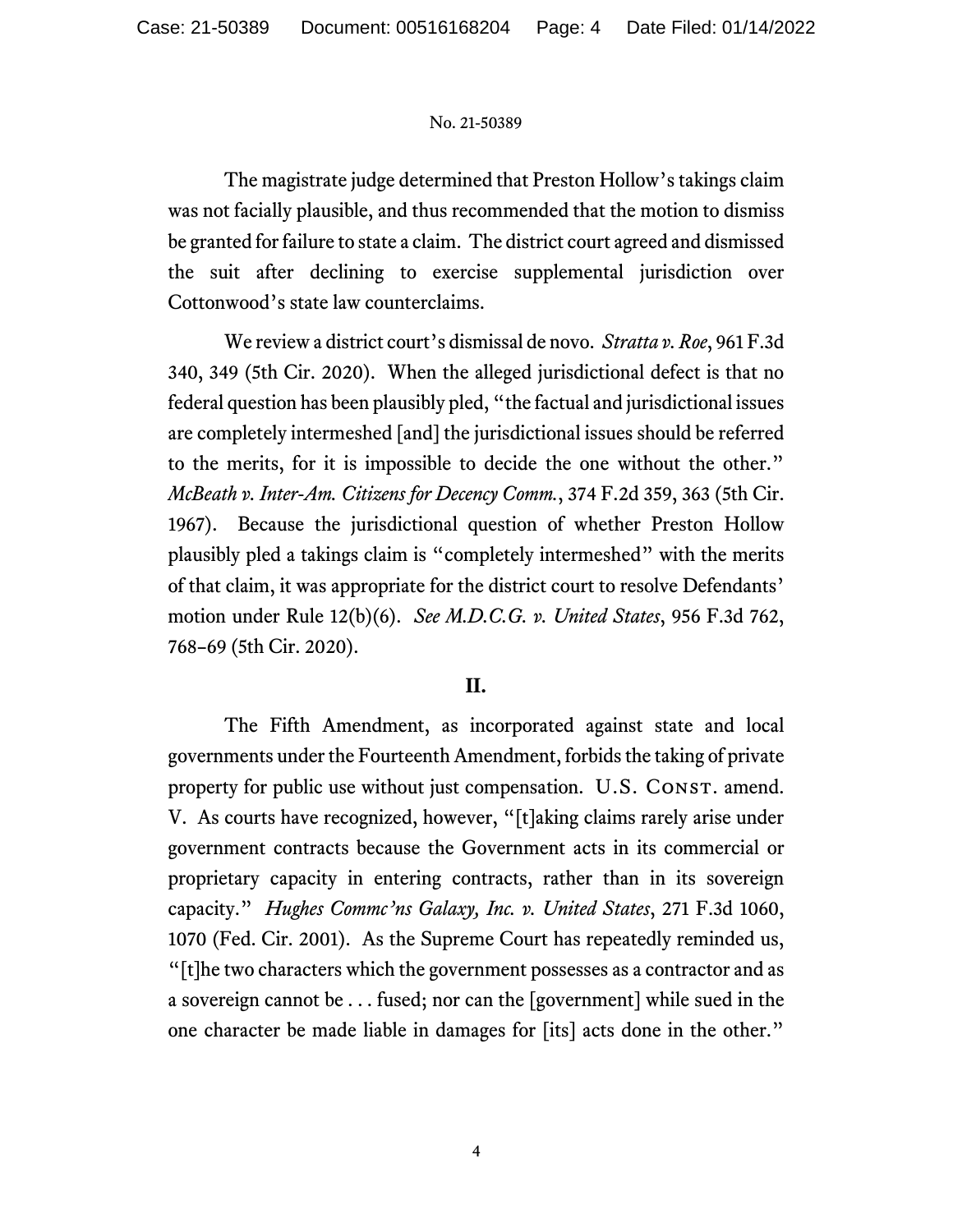*Horowitz v. United States*, 267 U.S. 458, 461 (1925) (quoting *Jones v. United States*, 1 Ct. Cl. 383, 384 (1865)). *See also Massó-Torrellas*, 845 F.3d at 468 (collecting cases); *Braden v. Texas A & M Univ. Sys.*, 636 F.2d 90, 93 (5th Cir. 1981) ("Just as Section 1983 does not create a cause of action for every stateaction tort, it does not make a federal case out of every breach of contract by a state agency.") (citations omitted).

Preston Hollow contends that the Supreme Court's recent decision in *Knick v. Township of Scott*, 139 S. Ct. 2162 (2019), calls these principles into question. But this contention badly misreads *Knick*.

In *Knick*, the Supreme Court overruled its longstanding rule from *Williamson County Regional Planning Commission v. Hamilton Bank of Johnson City*, 473 U.S. 172 (1985). Underthat rule, a takings claim was not considered ripe, and thus could not be brought in federal court, until after "a property owner [has] pursue[d] state procedures for obtaining compensation." *Knick*, 139 S. Ct. at 2173. *Knick* abolished that rule, holding instead that "'a property owner has a claim for a violation of the Takings Clause' cognizable in federal court 'as soon as a government takes his property for public use without paying for it.'" *Bay Point Props., Inc. v. Mississippi Transp. Comm'n*, 937 F.3d 454, 456 (5th Cir. 2019) (quoting *Knick*, 139 S. Ct. at 2170), *cert. denied*, 140 S. Ct. 2566 (2020).

In sum, *Knick* concerns when a takings claim becomes ripe as a procedural matter—not what constitutes a "taking" as a substantive matter.

Preston Hollow nevertheless contends that it has stated a plausible takings claim because "rights that arise independently from the contract may be brought through a takings action." In particular, Preston Hollow asserts that the property right it is seeking to vindicate—its interest in the \$15 million it disbursed—somehow predated the Loan Agreement because Preston Hollow "had a pre-existing title to its own money."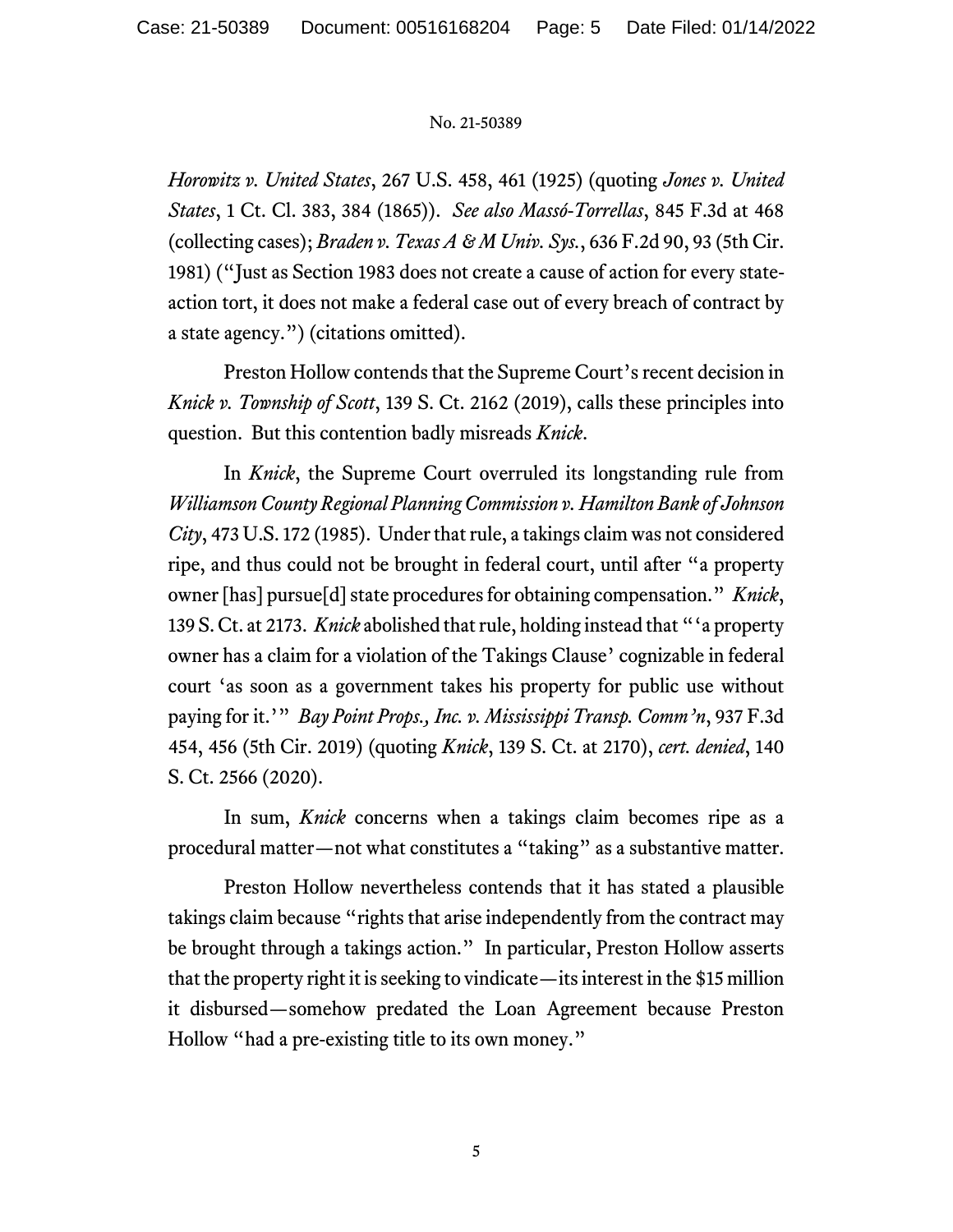But Preston Hollow exchanged that "pre-existing title" for various rights laid out in the Loan Agreement, including (1) a promissory note from Cottonwood; (2) deeds of trust on the tracts of land purchased for the project with loan funds; and (3) an indemnification agreement from Cottonwood. So Preston Hollow cannot seriously claim that "the right at issue is not governed by the terms of the parties' contract." *Allegre Villa v. United States*, 60 Fed. Cl. 11, 18 (2004). *See Massó-Torrellas*, 845 F.3d at 468.

Alternatively, Preston Hollow claims that Defendants have left it with no "viable alternative" to a takings claim under the Constitution. But even if it were true that there were no contractual or other claims under state law that Preston Hollow might have pursued against Defendants—an issue on which we of course express no position here—that does not change the fact that a government must be acting in its sovereign capacity to effect a taking. *See Hughes Commc'ns Galaxy*, 271 F.3d at 1070. The fact remains that none of the actions identified by Preston Hollow—not the letter from counsel regarding the potential invalidity of the Loan Agreement, not the various pretrial statements regarding the Loan Agreement, and not the resolution adopted by Cottonwood—qualifies as sovereign acts. *See Massó-Torrellas*, 845 F.3d at 469 (concluding there were no "plausible allegations that the Municipality was acting in a sovereign capacity" when "[t]here [wa]s no allegation in the Complaint that the Municipality acted pursuant to a statute, ordinance, or regulation" at the time "it terminated the contract . . . and temporarily detained [the plaintiff's] property").

Because all of the misconduct alleged in the complaint involves "commercial" and not "sovereign" acts, "any claim that [Preston Hollow] may have asserted should be a breach of contract claim, not a taking claim." *St. Christopher Assocs., L.P. v. United States*, 511 F.3d 1376, 1385 (Fed. Cir. 2008). Of course, "a plaintiff may plead, in the alternative, both a breach of contract claim and a takings claim in the same complaint." *Century Expl.*